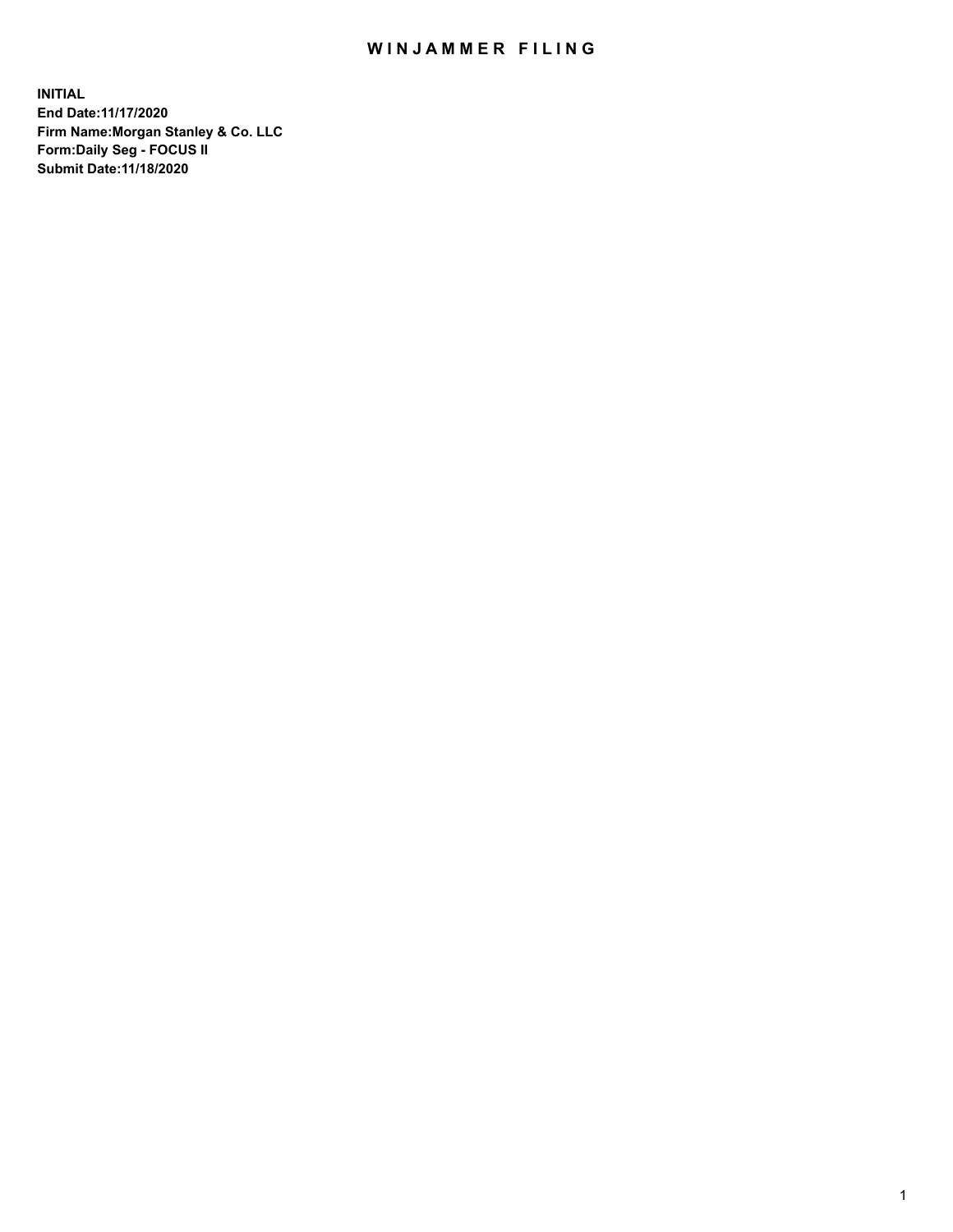**INITIAL End Date:11/17/2020 Firm Name:Morgan Stanley & Co. LLC Form:Daily Seg - FOCUS II Submit Date:11/18/2020 Daily Segregation - Cover Page**

| Name of Company                                                                                                                                                                                                                                                                                                                | Morgan Stanley & Co. LLC                                |
|--------------------------------------------------------------------------------------------------------------------------------------------------------------------------------------------------------------------------------------------------------------------------------------------------------------------------------|---------------------------------------------------------|
| <b>Contact Name</b>                                                                                                                                                                                                                                                                                                            | <b>Ikram Shah</b>                                       |
| <b>Contact Phone Number</b>                                                                                                                                                                                                                                                                                                    | 212-276-0963                                            |
| <b>Contact Email Address</b>                                                                                                                                                                                                                                                                                                   | Ikram.shah@morganstanley.com                            |
| FCM's Customer Segregated Funds Residual Interest Target (choose one):<br>a. Minimum dollar amount: ; or<br>b. Minimum percentage of customer segregated funds required:%; or<br>c. Dollar amount range between: and; or<br>d. Percentage range of customer segregated funds required between: % and %.                        | 235,000,000<br><u>0</u><br>00<br>0 Q                    |
| FCM's Customer Secured Amount Funds Residual Interest Target (choose one):<br>a. Minimum dollar amount: ; or<br>b. Minimum percentage of customer secured funds required:%; or<br>c. Dollar amount range between: and; or<br>d. Percentage range of customer secured funds required between:% and%.                            | 140,000,000<br><u>0</u><br><u>0 0</u><br>0 <sub>0</sub> |
| FCM's Cleared Swaps Customer Collateral Residual Interest Target (choose one):<br>a. Minimum dollar amount: ; or<br>b. Minimum percentage of cleared swaps customer collateral required:% ; or<br>c. Dollar amount range between: and; or<br>d. Percentage range of cleared swaps customer collateral required between:% and%. | 92,000,000<br><u>0</u><br><u>00</u><br>00               |

Attach supporting documents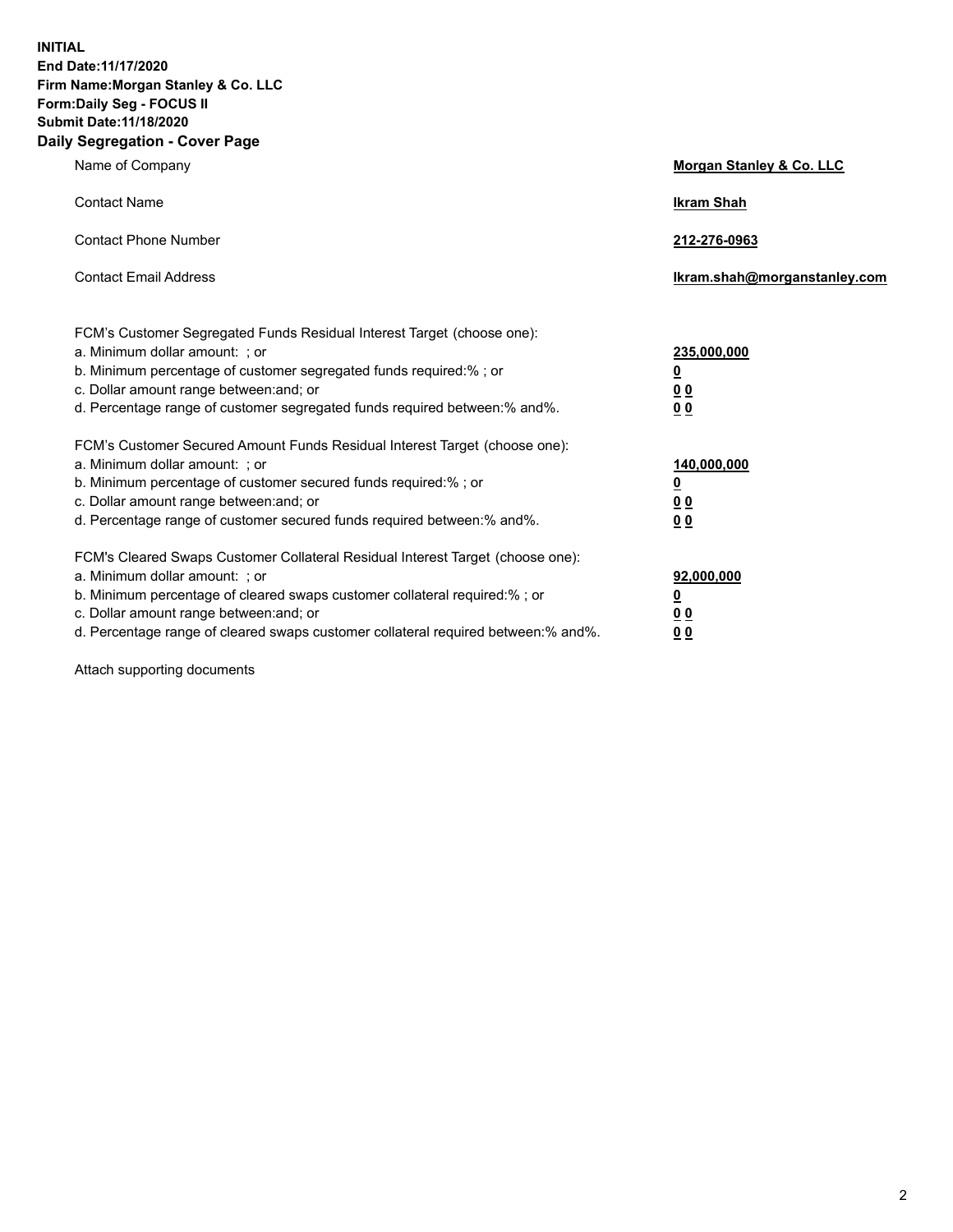## **INITIAL End Date:11/17/2020 Firm Name:Morgan Stanley & Co. LLC Form:Daily Seg - FOCUS II Submit Date:11/18/2020**

## **Daily Segregation - Secured Amounts**

|          | Foreign Futures and Foreign Options Secured Amounts                                                        |                                |
|----------|------------------------------------------------------------------------------------------------------------|--------------------------------|
|          | Amount required to be set aside pursuant to law, rule or regulation of a foreign                           | $0$ [7305]                     |
|          | government or a rule of a self-regulatory organization authorized thereunder                               |                                |
| 1.       | Net ledger balance - Foreign Futures and Foreign Option Trading - All Customers                            |                                |
|          | A. Cash                                                                                                    | 4,109,221,505 [7315]           |
|          | B. Securities (at market)                                                                                  | 2,706,984,465 [7317]           |
| 2.<br>3. | Net unrealized profit (loss) in open futures contracts traded on a foreign board of trade                  | 906,423,396 [7325]             |
|          | Exchange traded options<br>a. Market value of open option contracts purchased on a foreign board of trade  | 16,432,893 [7335]              |
|          | b. Market value of open contracts granted (sold) on a foreign board of trade                               | -19,848,360 [7337]             |
| 4.       | Net equity (deficit) (add lines 1.2. and 3.)                                                               | 7,719,213,899 [7345]           |
| 5.       | Account liquidating to a deficit and account with a debit balances - gross amount                          | 33,182,329 [7351]              |
|          | Less: amount offset by customer owned securities                                                           | -32,589,766 [7352] 59          |
| 6.       | Amount required to be set aside as the secured amount - Net Liquidating Equity                             | 7,719,806,462 [7355]           |
|          | Method (add lines 4 and 5)                                                                                 |                                |
| 7.       | Greater of amount required to be set aside pursuant to foreign jurisdiction (above) or line                | 7,719,806,462 [7360]           |
|          | 6.                                                                                                         |                                |
|          | FUNDS DEPOSITED IN SEPARATE REGULATION 30.7 ACCOUNTS                                                       |                                |
| 1.       | Cash in banks                                                                                              |                                |
|          | A. Banks located in the United States                                                                      | 766,504,499 [7500]             |
|          | B. Other banks qualified under Regulation 30.7                                                             | 614,723,366 [7520] 1           |
|          |                                                                                                            | [7530]                         |
| 2.       | <b>Securities</b>                                                                                          |                                |
|          | A. In safekeeping with banks located in the United States                                                  | 564,511,896 [7540]             |
|          | B. In safekeeping with other banks qualified under Regulation 30.7                                         | 31,961,892 [7560] 59<br>[7570] |
| 3.       | Equities with registered futures commission merchants                                                      |                                |
|          | A. Cash                                                                                                    | 24,740,780 [7580]              |
|          | <b>B.</b> Securities                                                                                       | $0$ [7590]                     |
|          | C. Unrealized gain (loss) on open futures contracts                                                        | -1,105,122 <sup>[7600]</sup>   |
|          | D. Value of long option contracts                                                                          | $0$ [7610]                     |
|          | E. Value of short option contracts                                                                         | 0 [7615] 23,635,658            |
| 4.       | Amounts held by clearing organizations of foreign boards of trade                                          |                                |
|          | A. Cash                                                                                                    | $0$ [7640]                     |
|          | <b>B.</b> Securities                                                                                       | $0$ [7650]                     |
|          | C. Amount due to (from) clearing organization - daily variation                                            | $0$ [7660]                     |
|          | D. Value of long option contracts                                                                          | $0$ [7670]                     |
|          | E. Value of short option contracts                                                                         | 0 [7675] 0 [7680]              |
| 5.       | Amounts held by members of foreign boards of trade                                                         |                                |
|          | A. Cash                                                                                                    | 3,101,963,840 [7700]           |
|          | <b>B.</b> Securities                                                                                       | 2,110,510,678 [7710]           |
|          | C. Unrealized gain (loss) on open futures contracts                                                        | 907,528,518 [7720]             |
|          | D. Value of long option contracts                                                                          | 16,432,893 [7730]              |
|          | E. Value of short option contracts                                                                         | -19,848,360 [7735] 6.          |
|          |                                                                                                            | [7740]                         |
| 6.       | Amounts with other depositories designated by a foreign board of trade                                     | $0$ [7760]                     |
| 7.       | Segregated funds on hand                                                                                   | $0$ [7765]                     |
| 8.       | Total funds in separate section 30.7 accounts                                                              | 8,117,924,880 [7770]           |
| 9.       | Excess (deficiency) Set Aside for Secured Amount (subtract line 7 Secured Statement<br>Page 1 from Line 8) | 398,118,418 [7380]             |

- 10. Management Target Amount for Excess funds in separate section 30.7 accounts **140,000,000** [7780]
- 11. Excess (deficiency) funds in separate 30.7 accounts over (under) Management Target **258,118,418** [7785]

Less: amount offset by customer owned securities **-32,589,766** [7352] **592,563** [7354] **7,719,806,462** [7355]

B. Other banks qualified under Regulation 30.7 **614,723,366** [7520] **1,381,227,865**

B. In safekeeping with other banks qualified under Regulation 30.7 **31,961,892** [7560] **596,473,788**

**3,635,658** [7620]

 E. Value of short option contracts **-19,848,360** [7735] **6,116,587,569 398,118,418** [7380]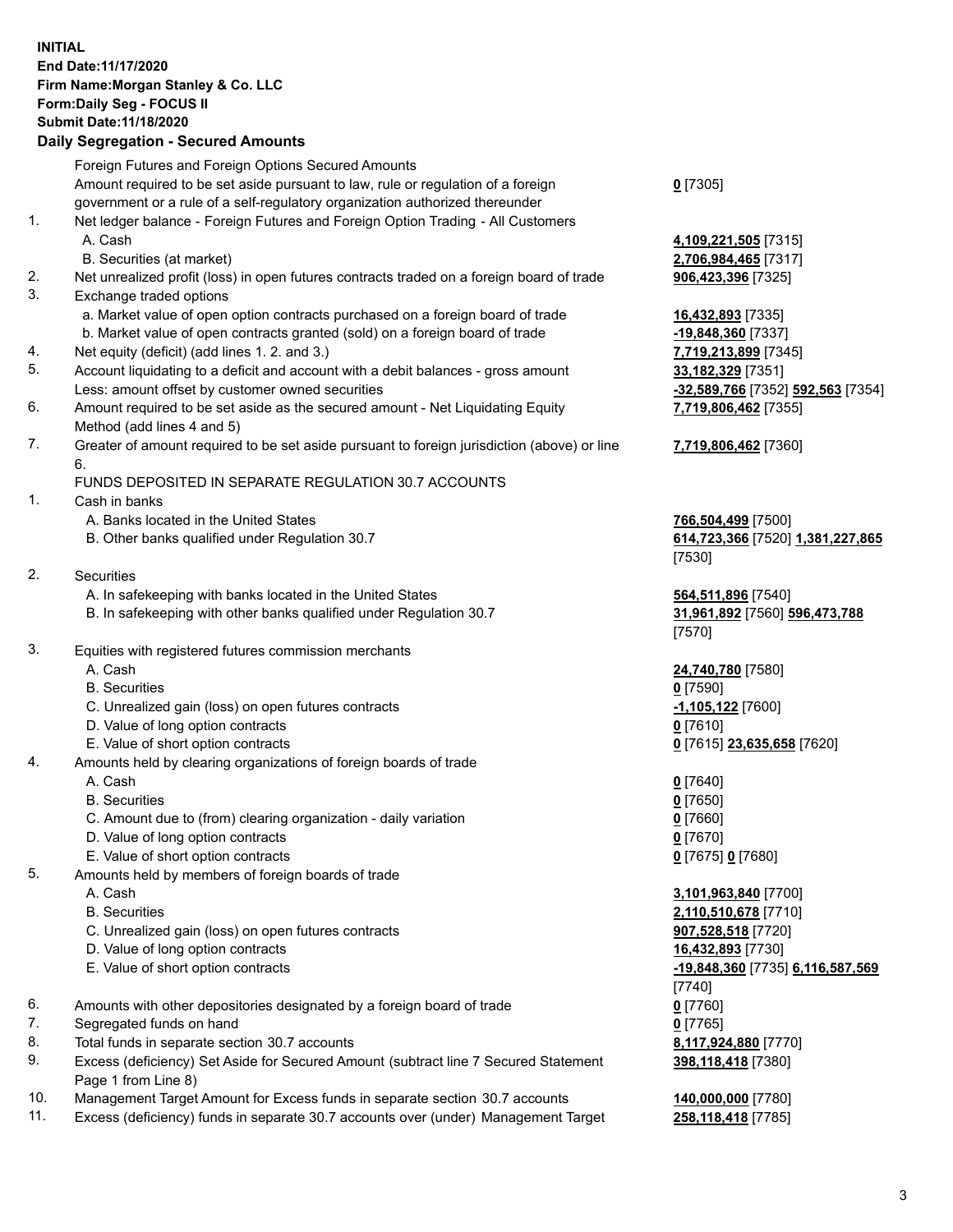|     | <b>INITIAL</b><br>End Date: 11/17/2020<br>Firm Name: Morgan Stanley & Co. LLC<br>Form: Daily Seg - FOCUS II |                                    |
|-----|-------------------------------------------------------------------------------------------------------------|------------------------------------|
|     | Submit Date: 11/18/2020                                                                                     |                                    |
|     | Daily Segregation - Segregation Statement                                                                   |                                    |
|     | SEGREGATION REQUIREMENTS(Section 4d(2) of the CEAct)                                                        |                                    |
| 1.  | Net ledger balance                                                                                          |                                    |
|     | A. Cash                                                                                                     | 15,661,590,329 [7010]              |
|     | B. Securities (at market)                                                                                   | 8,581,389,500 [7020]               |
| 2.  | Net unrealized profit (loss) in open futures contracts traded on a contract market                          | 1,199,606,428 [7030]               |
| 3.  | Exchange traded options                                                                                     |                                    |
|     | A. Add market value of open option contracts purchased on a contract market                                 | 526,926,890 [7032]                 |
|     | B. Deduct market value of open option contracts granted (sold) on a contract market                         | -368,997,880 [7033]                |
| 4.  | Net equity (deficit) (add lines 1, 2 and 3)                                                                 | 25,600,515,267 [7040]              |
| 5.  | Accounts liquidating to a deficit and accounts with                                                         |                                    |
|     | debit balances - gross amount                                                                               | 336,828,040 [7045]                 |
|     | Less: amount offset by customer securities                                                                  | -336,220,496 [7047] 607,544 [7050] |
| 6.  | Amount required to be segregated (add lines 4 and 5)                                                        | 25,601,122,811 [7060]              |
|     | FUNDS IN SEGREGATED ACCOUNTS                                                                                |                                    |
| 7.  | Deposited in segregated funds bank accounts                                                                 |                                    |
|     | A. Cash                                                                                                     | 4,344,323,662 [7070]               |
|     | B. Securities representing investments of customers' funds (at market)                                      | $0$ [7080]                         |
|     | C. Securities held for particular customers or option customers in lieu of cash (at                         | 1,379,073,193 [7090]               |
|     | market)                                                                                                     |                                    |
| 8.  | Margins on deposit with derivatives clearing organizations of contract markets                              |                                    |
|     | A. Cash                                                                                                     | 13,166,394,535 [7100]              |
|     | B. Securities representing investments of customers' funds (at market)                                      | $0$ [7110]                         |
|     | C. Securities held for particular customers or option customers in lieu of cash (at<br>market)              | 7,202,316,307 [7120]               |
| 9.  | Net settlement from (to) derivatives clearing organizations of contract markets                             | 43,254,912 [7130]                  |
| 10. | Exchange traded options                                                                                     |                                    |
|     | A. Value of open long option contracts                                                                      | 526,926,890 [7132]                 |
|     | B. Value of open short option contracts                                                                     | -368,997,880 [7133]                |
| 11. | Net equities with other FCMs                                                                                |                                    |
|     | A. Net liquidating equity                                                                                   | 8,567,484 [7140]                   |
|     | B. Securities representing investments of customers' funds (at market)                                      | $0$ [7160]                         |
|     | C. Securities held for particular customers or option customers in lieu of cash (at<br>market)              | $0$ [7170]                         |
| 12. | Segregated funds on hand                                                                                    | $0$ [7150]                         |
| 13. | Total amount in segregation (add lines 7 through 12)                                                        | 26,301,859,103 [7180]              |
| 14. | Excess (deficiency) funds in segregation (subtract line 6 from line 13)                                     | 700,736,292 [7190]                 |
| 15. | Management Target Amount for Excess funds in segregation                                                    | 235,000,000 [7194]                 |
| 16. | Excess (deficiency) funds in segregation over (under) Management Target Amount                              | 465,736,292 [7198]                 |

Excess